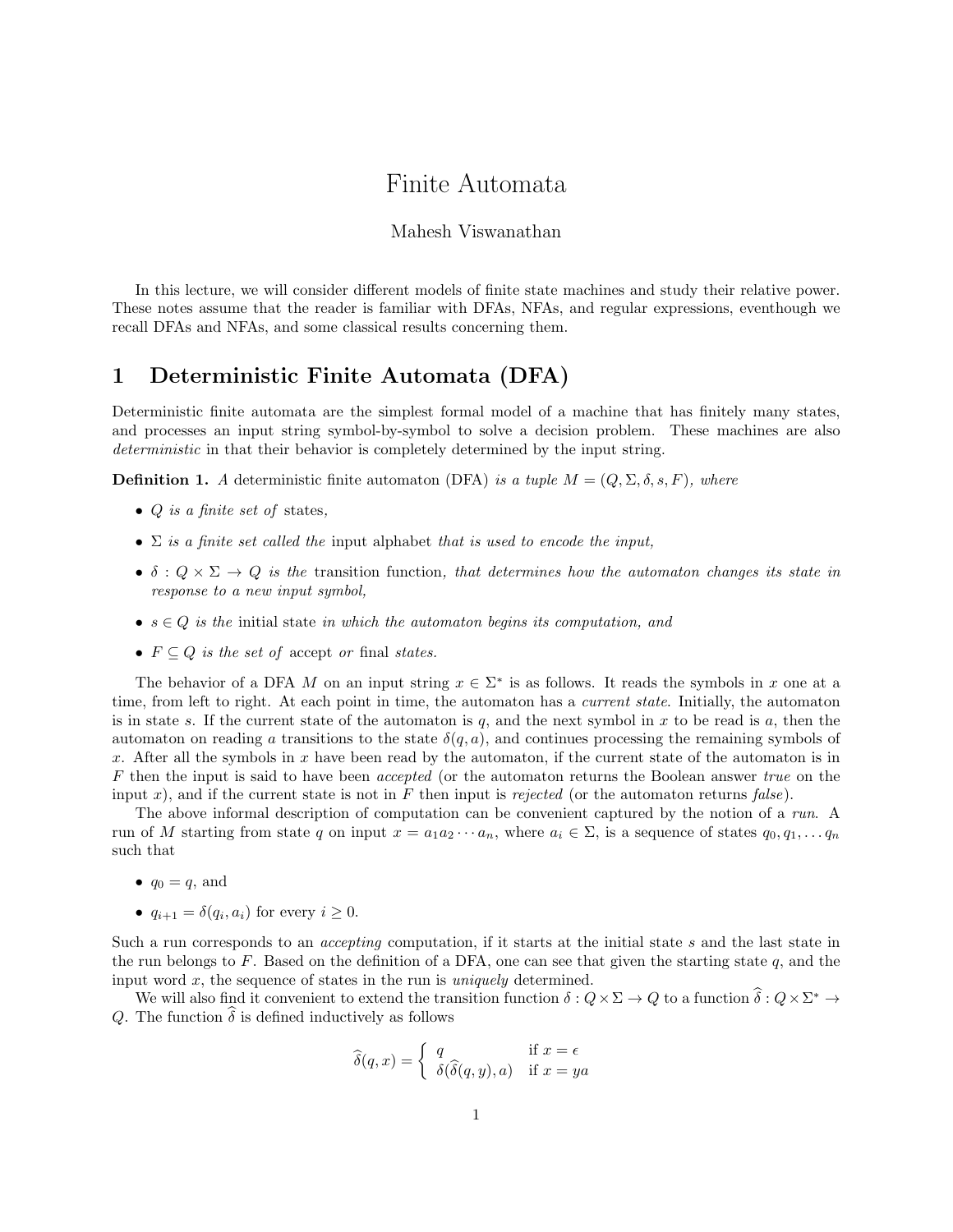In the above definition, we assume that  $x, y \in \Sigma^*$ , while  $a \in \Sigma$ . Intuitively,  $\hat{\delta}(q, x)$  is current state of the DFA after reading the string x, provided its state was q before it started reading the symbols in  $x$ . We will sometimes use  $\delta_M$  (instead of  $\delta$ ) to make explicit that we are running the DFA M.

**Definition 2.** A DFA  $M = (Q, \Sigma, \delta, s, F)$  accepts input  $x \in \Sigma^*$  if  $\hat{\delta}(s, x) \in F$ . The language accepted or recognized by M is

$$
\mathbf{L}(M) = \{ x \in \Sigma \mid \delta(s, x) \in F \}.
$$

Intuitively, a DFA gives a boolean answer on any input string  $x$ ; it accepts (or answers true) if the state after reading  $x$  is in  $F$  and rejects (or answers false) otherwise. The language of a DFA is the decision problem it solves, namely, the collection of inputs for which it answers true.



Figure 1: Transition Diagram of  $M_2$ 

**Example 3.** For a string  $x \in \{0, 1\}$ , let us define last<sub>2</sub>(x) to be the last two symbols in x. It can be defined as follows.

$$
last_2(x) = \begin{cases} x & \text{if } |x| < 2\\ ab & \text{if } x = yab \text{ where } y \in \{0, 1\}^*, \ a, b \in \{0, 1\} \end{cases}
$$

Consider the DFA  $M_2 = (\{00, 01, 10, 11\}, \{0, 1\}, \delta, 00, \{10, 11\})$ , where

$$
\delta(u, a) = \text{last}_2(ua).
$$

DFAs are often shown pictorially as a labeled directed graph, where vertices correspond to states of the DFA, and edges are transitions. DFA  $M_2$  is shown in Figure 1.

The behavior of  $M_2$  on a few example strings is given below.

$$
\begin{aligned}\n\widehat{\delta}(00, \epsilon) &= 00 & \widehat{\delta}(00, 0) &= 0 & \widehat{\delta}(00, 01) &= 01 \\
\widehat{\delta}(00, 011) &= 11 & \widehat{\delta}(00, 0110) &= 10 & \widehat{\delta}(00, 01101) &= 01 \\
\widehat{\delta}(11, \epsilon) &= 11 & \widehat{\delta}(11, 0) &= 10 & \widehat{\delta}(11, 01) &= 01\n\end{aligned}
$$

In general, we can prove by induction that, for any state  $u \in \{00, 01, 10, 11\}$  and string  $x \in \{0, 1\}^*$ ,

$$
\delta(u, x) = \text{last}_2(ux).
$$

And the decision problem solved by  $M_2$  is

$$
\mathbf{L}(M_2) = \{x \in \{0,1\}^* \mid \text{last}_2(00x) \in \{10,11\}\} = \{x \in \{0,1\}^* \mid \text{last}_2(x) \in \{10,11\}\}.
$$

A language/decision problem L is said to be regular <sup>1</sup> if there is a DFA M that recognizes it, i.e.,  $L(M) = L$ . Since the collection of DFAs is countable and the set of languages is uncountable (see lecture on

<sup>&</sup>lt;sup>1</sup>The name is derived from the fact that regular expressions describe the same class of languages as those that can be recognized by a DFAs.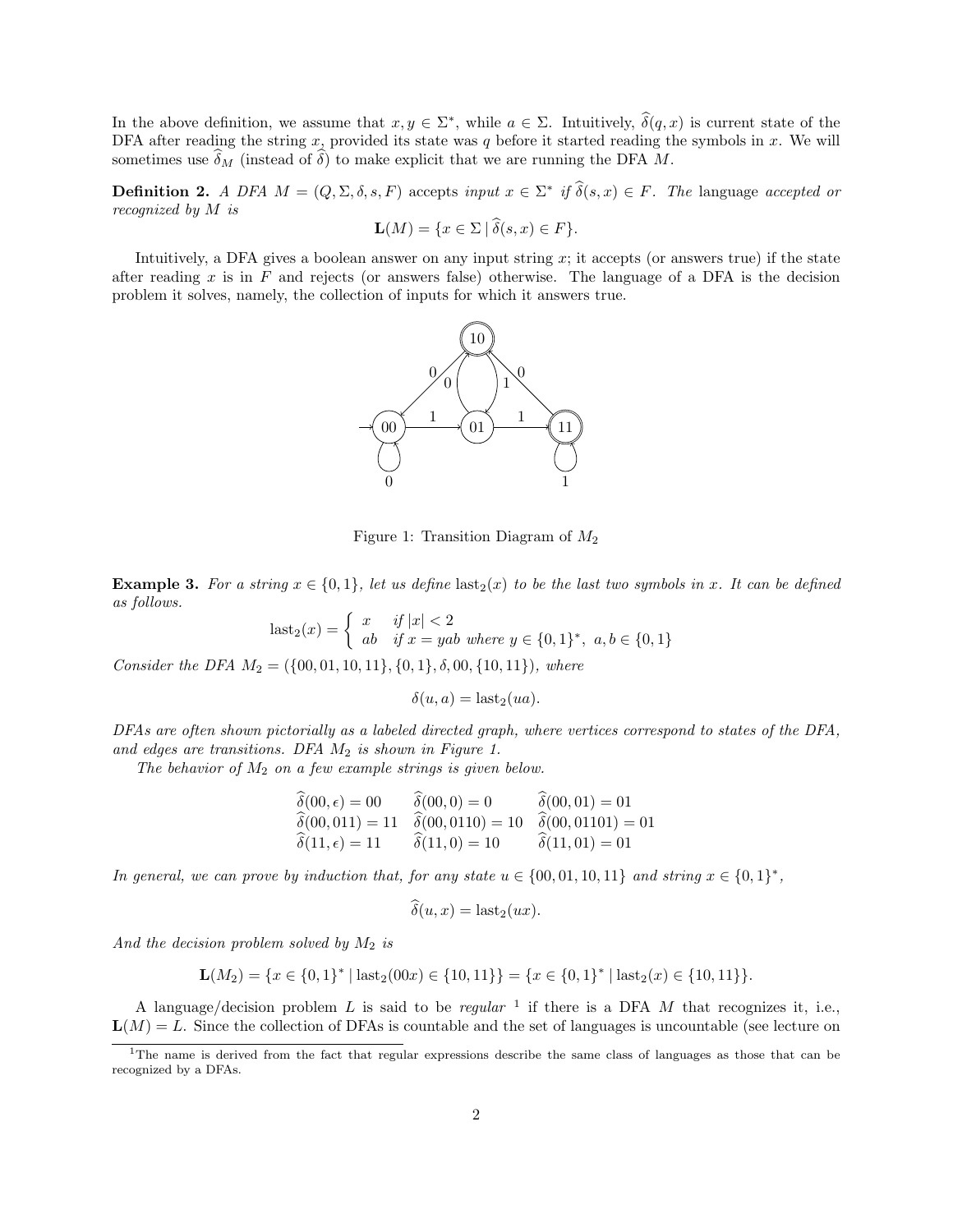infinite cardinals), there are many languages that are not regular. Standard proofs of non-regularity involve using arguments like the fooling set method or the pumping lemma; see examples in Lectures 11 and 12 of "Automata and Computability" by Dexter Kozen.

It is useful to recall a couple of classical automata constructions that allow us to conclude that the class of regular languages is closed under all Boolean operations. For a DFA  $M = (Q, \Sigma, \delta, s, F)$ , define the DFA  $\overline{M} = (Q, \Sigma, \delta, s, \overline{F}).$  In other words,  $\overline{M}$  has exactly the same states, input alphabet, transition function, and initial state as M, and only the set of final states are flipped in  $\overline{M}$ .

### **Proposition 4.**  $\mathbf{L}(\overline{M}) = \overline{\mathbf{L}(M)}$ .

*Proof.* Observe that since M and  $\overline{M}$  have the same transition function, we have that for any state  $q \in Q$ and  $x \in \Sigma^*$ ,

$$
\widehat{\delta}_M(q, x) = \widehat{\delta}_{\overline{M}}(q, x).
$$

Therefore, the following reasoning establishes the proposition.

$$
x \in \mathbf{L}(\overline{M}) \quad \text{iff} \quad \overline{\delta}_{\overline{M}}(s, x) \in \overline{F} \quad \text{(by defn. of acceptance)}
$$
\n
$$
\text{iff} \quad \overline{\delta}_{M}(s, x) \in \overline{F} \quad \text{(since } \overline{\delta}_{\overline{M}} = \overline{\delta}_{M})
$$
\n
$$
\text{iff} \quad \overline{\delta}_{M}(s, x) \notin F \quad \text{(by defn.)}
$$
\n
$$
\text{iff} \quad x \notin \mathbf{L}(M) \quad \text{(by defn. of acceptance)}
$$

 $\Box$ 

The second important construction we will recall is the cross-product construction that runs two DFAs concurrenly on a common input string. Consider DFAs  $M_1 = (Q_1, \Sigma, \delta_1, s_1, F_1)$  and  $M_2 = (Q_2, \Sigma, \delta_2, s_2, F_2)$ . Define the DFA  $M_1 \times M_2 = (Q_1 \times Q_2, \Sigma, \delta, (s_1, s_2), F)$  where

$$
\delta((q_1, q_2), a) = (\delta_1(q_1, a), \delta_2(q_2, a)).
$$

We intentionally leave  $F$  unspecified for now.

**Proposition 5.** If we take  $F = F_1 \times F_2$  then  $\mathbf{L}(M_1 \times M_2) = \mathbf{L}(M_1) \cap \mathbf{L}(M_2)$ . On the other hand, if  $F = (F_1 \times Q_2) \cup (Q_1 \times F_2)$ , then  $\mathbf{L}(M_1 \times M_2) = \mathbf{L}(M_1) \cup \mathbf{L}(M_2)$ .

*Proof.* No matter what we take F to be, we can show by induction (left as exercise), for any  $(q_1, q_2) \in Q_1 \times Q_2$ and  $x \in \Sigma^*$ 

$$
\delta_{M_1 \times M_2}((q_1, q_2), x) = (\delta_{M_1}(q_1, x), \delta_{M_2}(q_2, x)).
$$

The proposition then follows by unrolling the definition of acceptance; again it is left as an exercise for the reader.  $\Box$ 

### 2 Nondeterministic Finite Automata (NFA)

Nondeterminism is an important computational abstraction that is used to model situations where computation is not uniquely determined by the input. It can be used to describe scenarios where we have incomplete information about external factors that influence a computation (like which process among concurrently executing processes is scheduled, or what an intruder sniffing on a network might do). It is also used as an algorithmic paradigm to search for "proofs" that establish certain properties about the input. Studying the computational power of nondeterminism has remained a central goal in computer science ever since it was first introduced by Rabin and Scott.

The simplest context in which one can understand nondeterminism is that of *nondeterministic finite* automata (NFA). These are finite state machines that generalize DFAs by allowing the next state of the machine to be not determined by the current state and input symbol being read. Formally they are defined as follows.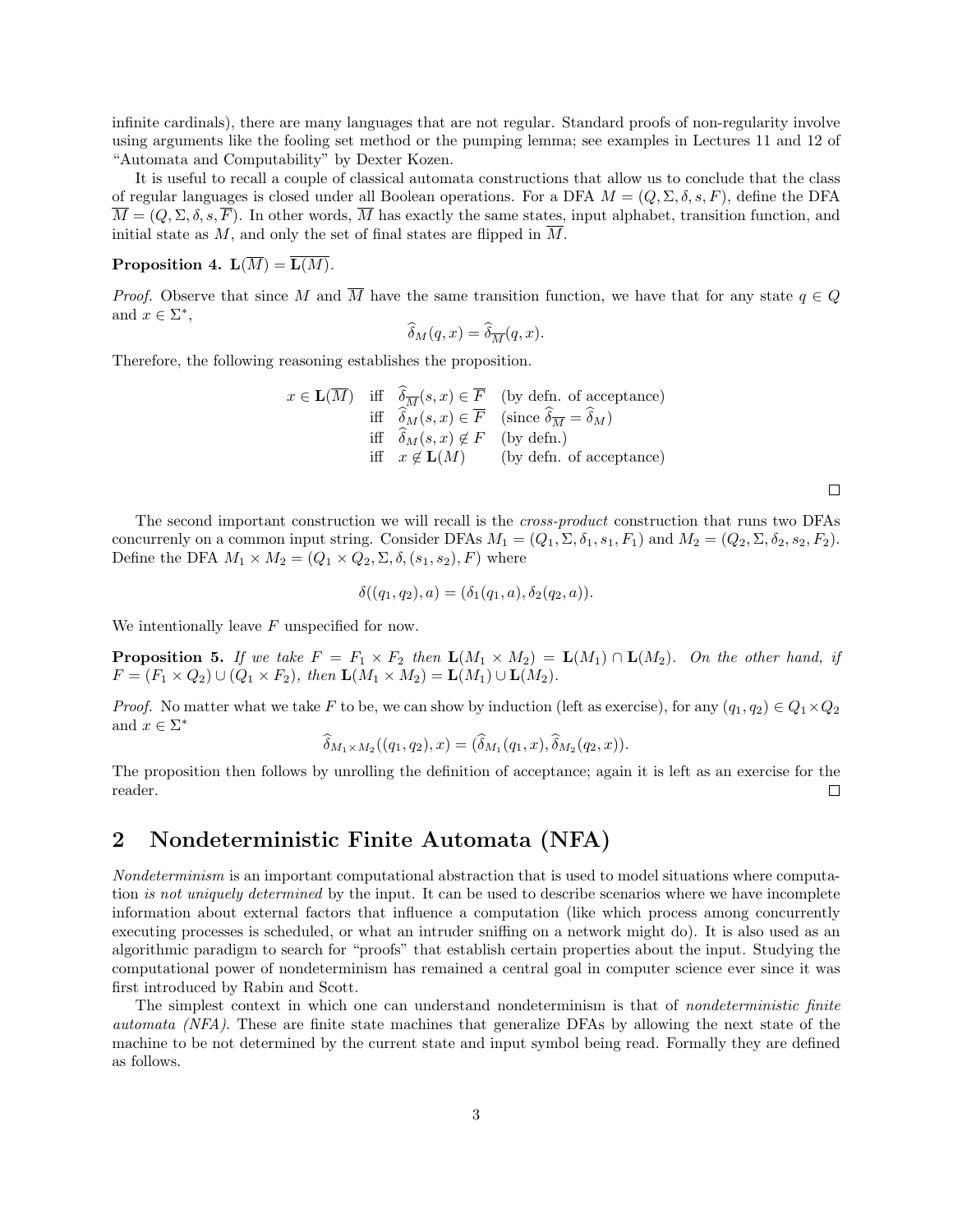**Definition 6.** A nondeterministic finite automaton (NFA) is a tuple  $N = (Q, \Sigma, \Delta, S, F)$ , where

- $Q, \Sigma, F \subseteq Q$ , are the set of states, input alphabet, and final states, respectively, as before,
- $\Delta: Q \times \Sigma \to 2^Q$  is transition function, which given a current state, and input symbol, determines the set of possible next states of the automaton, and
- $S \subseteq Q$  is set of possible initial/start states in which the machine could begin.

#### 2.1 Computation and Acceptance



Figure 2: Transition Diagram of  $N_2$ 

It useful to explain the behavior of an NFA through an example. Consider the NFA  $N_2$  shown pictorially in Figure 2. The formal definition of  $N_2 = (\{q_0, q_1, q_2\}, \{0, 1\}, \Delta, \{q_0\}, \{q_2\})$  where

$$
\Delta(q_0, 0) = \{q_0\} \quad \Delta(q_0, 1) = \{q_0, q_1\} \qquad \Delta(q_1, 0) = \{q_2\} \n\Delta(q_1, 1) = \{q_2\} \quad \Delta(q_2, 0) = \Delta(q_2, 1) = \emptyset
$$

There are two useful ways to think about nondeterministic computation. Both these views are mathematically equivalent, and in certain contexts, one view maybe more convenient than the other.

**Parallel Computation View.** At any given time, the machine has a few active threads which could have different current states. Initially, the machine starts threads corresponding to each of the initial states. At each step, each (currently active) thread reads the next input symbol, and "forks" a thread corresponding to each of the possible next states, given its current state. If from the current state of a thread there is no transition on the current input symbol, then the thread dies. After reading all input symbols, if there is some active, live thread of the machine that is an accepting state, the input is accepted. If none of the active threads (or if there are no active threads) is in an accept state, the input is rejected. This view is shown in Figure 3 which describes the computation of the NFA in Figure 2 on inputs 0100 and 0110.

Guessing View. An alternate view of nondeterministic computation is that the machine magically chooses the next state in manner that leads to the NFA accepting the input, unless there is no such choice possible. For example, again for the NFA in Figure 2 and input 0110, the machine (in this view) will magically choose to transition from  $q_0$  to  $q_1$  on the second 1 (and not on the first 1).

Like we did for DFAs, we can define the notion of the run of an NFA on a given input string. The definition is (almost) identical, but now there could be multiple runs on a given input, which correspond to different (complete) paths in the parallel computation view (see Figure 3). A run of NFA  $N = (Q, \Sigma, \Delta, S, F)$ on input  $x = a_1 a_2 \cdots a_n$  starting from state q is a sequence of states  $q_0, q_1, \ldots q_n$  such that

- $q_0 = q$ , and
- $q_{i+1} \in \Delta(q_i, a_i)$  for every  $i \geq 0$ .

Again an accepting run is one that starts in some  $q \in S$  and ends in some state  $q' \in F$ . And an input x is accepted if N has some accepting run.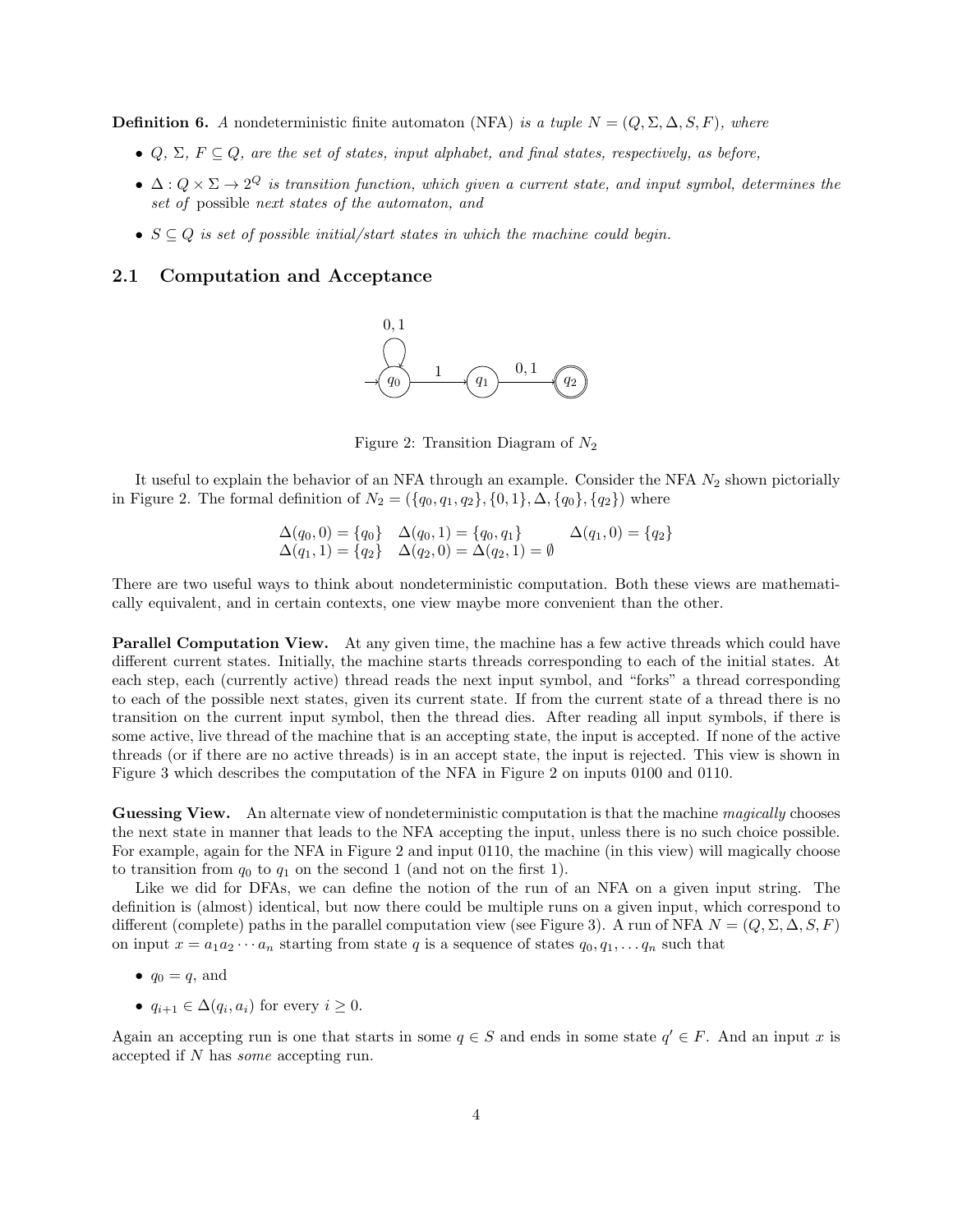

Figure 3: Computation of NFA  $N_2$  in Figure 2. X here denotes a thread dying because of the absence of any transitions. The left tree shows the behavior on input 0100; this is not accepted since the only active thread is in state  $q_0$  which is non-accepting. The right tree shows the behavior on input 0010. One of the threads is in an accepting state  $q_2$  at the end, and so 0110 is accepted.

The above notions of runs and acceptance can also be conveniently captured by extending the transition function as we did for DFAs. Let  $\hat{\Delta}: Q \times \Sigma^* \to 2^Q$  be the function inductively defined as follows. (As before  $x, y \in \Sigma^*$  and  $a \in \Sigma$ .)

$$
\widehat{\Delta}(q, x) = \begin{cases} \{q\} & \text{if } x = \epsilon \\ \bigcup_{q_1 \in \widehat{\Delta}(q, y)} \Delta(q_1, a) & \text{if } x = ya \end{cases}
$$

 $\widehat{\Delta}(q, x)$  is the set of states in which at least one active thread of N is after reading x, provided we start with a single thread in state q. Given a set of states  $A \subseteq Q$ , we will take

$$
\widehat{\Delta}(A, x) = \bigcup_{q \in A} \widehat{\Delta}(q, x)
$$

As in the case of DFAs, we will sometimes write  $\widehat{\Delta}_N$  to emphasize that we are looking at the extended transition function of NFA N.

**Definition 7.** For an NFA  $N = (Q, \Sigma, \Delta, S, F)$  and string  $x \in \Sigma^*$ , we say N accepts x iff  $\widehat{\Delta}(S, x) \cap F \neq \emptyset$ . The language accepted or recognized by NFA N is  $\mathbf{L}(M) = \{x \in \Sigma^* | N \text{ accepts } x\}$ . A language L is said to be accepted/recognized by N if  $L = L(N)$ .

Every DFA is a special kind of NFA, where the transition function provides exactly one next state, given a current state and symbol. Thus, if a language is recognized by (some) DFA, then it can also be recognized by an NFA. It turns out the converse of this statement is also true. Thus, any language recognized by an NFA is regular. This is achieved by the so called *subset construction*, which we revist here.

In order to construct a DFA  $M$  that is equivalent to an NFA  $N$ , the DFA will "simulate" the NFA  $N$  on the given input. The computation of  $N$  on input  $w$  is completely determined by the threads that are active at each step. While the number of active threads can grow exponentially as the N reads more of the input, since the behavior of two active threads in the same state will be the same in the future, the DFA does not need to keep track of how many active threads are in a particular state; the DFA only needs to track whether there is an active thread in a particular state. Thus, to simulate the NFA, the DFA only needs to maintain the current set of states of the NFA.

The formal construction based on the above idea is as follows. Let us consider an NFA  $N = (Q, \Sigma, \Delta, S, F)$ . Define the DFA  $2^N = (2^Q, \Sigma, \delta, S, F')$ , where

$$
\delta(A, a) = \cup_{q \in A} \Delta(q, a)
$$

and  $F' = \{ A \subseteq Q \mid A \cap F \neq \emptyset \}.$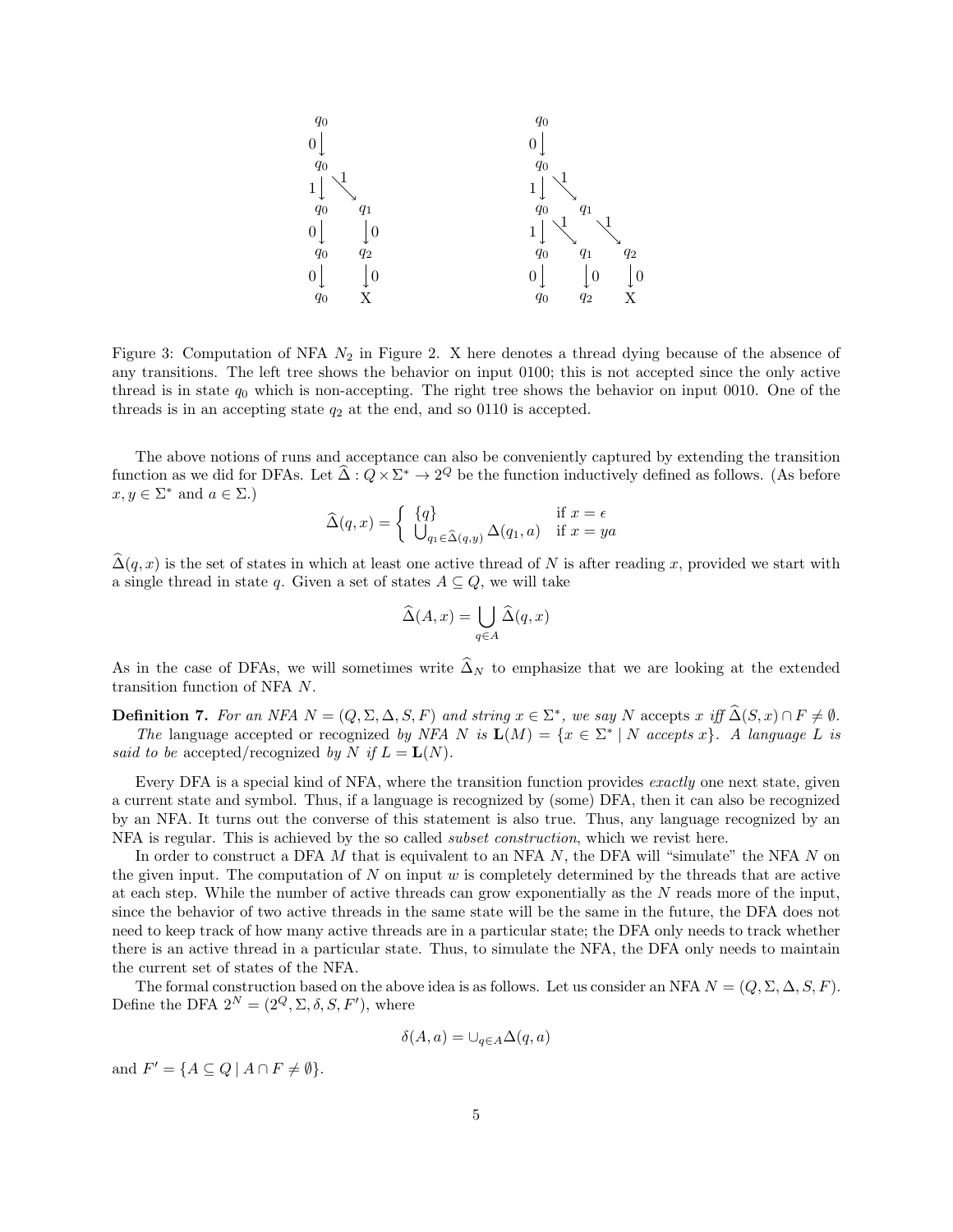**Proposition 8.** For any NFA N,  $\mathbf{L}(N) = \mathbf{L}(2^N)$ .

Proof. The proposition is proved by inductively establishing the following claim.

$$
\forall A \subseteq Q. \,\forall x \in \Sigma^*. \,\, \widehat{\Delta}_N(A, x) = \widehat{\delta}_{2^N}(A, x)
$$

Proving the above claim is left as an exercise. The equivalence of the languages of N and  $2^N$  then follows from the way we defined the set of final states  $F'$  of  $2^N$ .  $\Box$ 



Figure 4: NFA N

Figure 5: DFA  $2^N$  equivalent to N

We conclude this section with an example NFA N (Figure 4) and its equivalent DFA  $2^N$  (Figure 5).

# 3 Universal Finite Automata (UFA)

NFAs generalize DFAs by allowing for multiple computations on a given input string. But they also make a choice in terms of when an input is accepted — an NFA accepts an input string if some execution ends in a final state. One could consider other modes of acceptance, in particular, the one where an input is accepted if every computation ends in a final state. This leads us to universal finite automata.

**Definition 9.** A universal finite automaton (UFA) is a tuple  $U = (Q, \Sigma, \Delta, S, F)$  where  $Q, \Sigma, S$ , and F are the set of states, input alphabet, initial states, and final states, respectively, just like for NFAs (Definition 6). The transition function  $\Delta: Q \times \Sigma \to (2^Q \setminus \{\emptyset\})$  maps a current state and input symbol to a non-empty set of next states.

**Remark.** The requirement that the transition function  $\Delta$  map a state and input symbol to a non-empty set of next states is a technical condition that we impose, which ensures that in the parallel computation view of such machines, no thread dies in the middle of processing the input. This makes defining the notion of acceptance cleaner and less challenging.

The way to think of computation of a UFA on an input string  $x$  is similar to the parallel view of nondeterministic computation. Initially, the machine starts with a one thread in each of the initial states in S. At each step, each thread reads the next input symbol, and "forks" a thread corresponding to each of the possible next states, given its current state. After reading the entire input, if the state of every thread is final, then the input is accepted. If some thread is an non-final state, the input is rejected.

The above intuitive view computation can be captured using runs. Runs for UFAs are defined in exactly the same manner as for NFAs, and its definition is skipped. Similarly, we can extend the transition function of a UFA in exactly the same manner. An input  $x$  is accepted if the last states of all runs on  $x$  end in a final state. We can restate this definition as follows.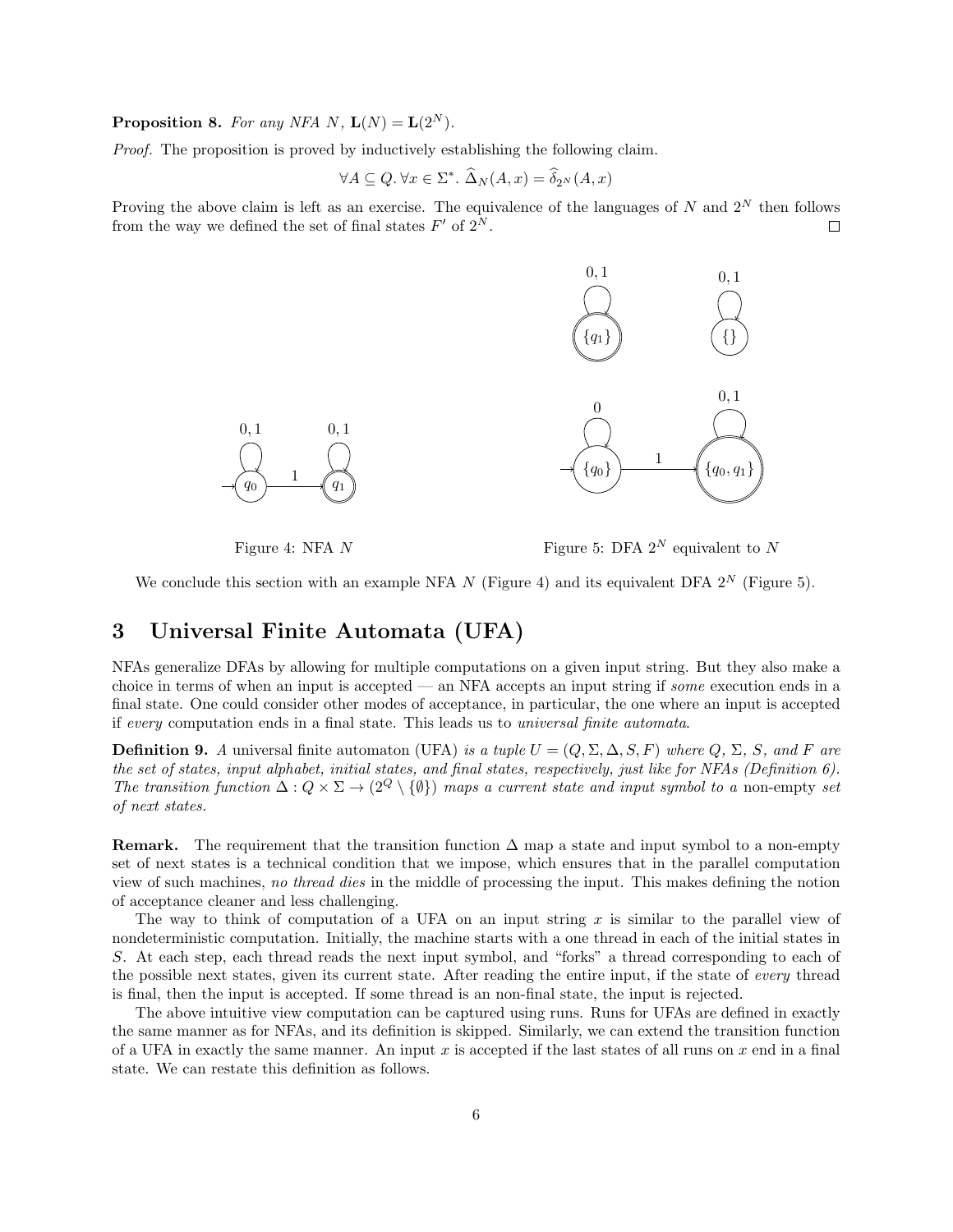**Definition 10.** A UFA  $U = (Q, \Sigma, \Delta, S, F)$  is said to accept an input x iff  $\widehat{\Delta}(S, x) \subseteq F$ . The language accepted/recognized by U is  $\mathbf{L}_{\forall}(U) = \{x \in \Sigma^* \mid U \text{ accepts } x\}.$ 

Once again since DFAs are a special class of UFAs, we can conclude that every regular language is recognized by UFAs. In addition, like for NFAs, we can also prove the converse — any language recongnized by a UFA is regular.

**Proposition 11.** For any UFA U,  $\mathbf{L}_{\mathcal{V}}(U)$  is regular, i.e., can be recognized by a DFA.

*Proof.* There are a couple of ways we can argue this. First, we can observe that the DFA  $2^U$  with final states  $F' = 2<sup>F</sup>$ , where F is the set of final states of U, accepts the same language as U.

The second proof relies on observing the correspondence between UFAs and NFAs. Let the UFA  $U =$  $(Q, \Sigma, \Delta, S, F)$ . Consider the NFA  $\overline{U} = (Q, \Sigma, \Delta, S, \overline{F})^2$ . One can prove that

$$
\mathbf{L}_{\forall}(U)=\mathbf{L}_{\exists}(\overline{U}).
$$

Here we are using  $\mathbf{L}_{\exists}(\overline{U})$  (instead of  $\mathbf{L}(N)$ ) to emphasize the fact that  $\overline{U}$  is being interpreted an an NFA, which accepts strings when *some* run is accepting. The proof of this fact is left as an exercise. We know that  $\mathbf{L}_{\exists}(\overline{U})$  is regular (Proposition 8) and regular languages are closed under complementation (Proposition 4). These facts together imply that  $\mathbf{L}_{\forall}(U)$  is regular. П

NFAs and UFAs correspond to two extremes of defining acceptance for a machine that can have multiple computations on a given input string. NFAs accept if some computation/run/thread accepts, while UFAs accept if all computations/runs/threads accept. One can imagine more complicted conditions on the set of runs on an input to define when it is accepted. A general form of acceptance can be defined through the notion of alternation, which we will introduce in the context of Turing machines. To see how alternating finite automata work, and their computational power, you can read miscellaneous exercise 59 of "Automata and Computability" by Dexter Kozen.

## 4 2-way Deterministic Finite Automata (2DFA)

All the finite automata we have introduced so far (DFA/NFA/UFA) read the symbols of the input from left to right. None of these machines have the ability to go back and re-read an input symbol they have already processed. In this section, we introduce two-way automata that can read the input string in either direction, and can choose to re-read some symbols they have already seen. Such two-way machines can be either *deterministic* or *nondeterministic*. We will only focus our attention on the deterministic model.



Figure 6: Two way deterministic finite automata

A two way deterministic finite automata is schematically shown in Figure 6. The symbols of the input are thought of occupying cells of a finite tape. The leftmost and rightmost cells of this tape are assumed to contain a left  $(\vdash)$  and right  $(\dashv)$  endmarker. These endmarkers enable the machine to know when the left and right end of the input string have been reached, and they are assumed to be not part of the alphabet  $\Sigma$ used to encode the input.

<sup>2</sup>NFAs and UFAs are in some sense the same kind of machine. The only difference is in the way we define acceptance.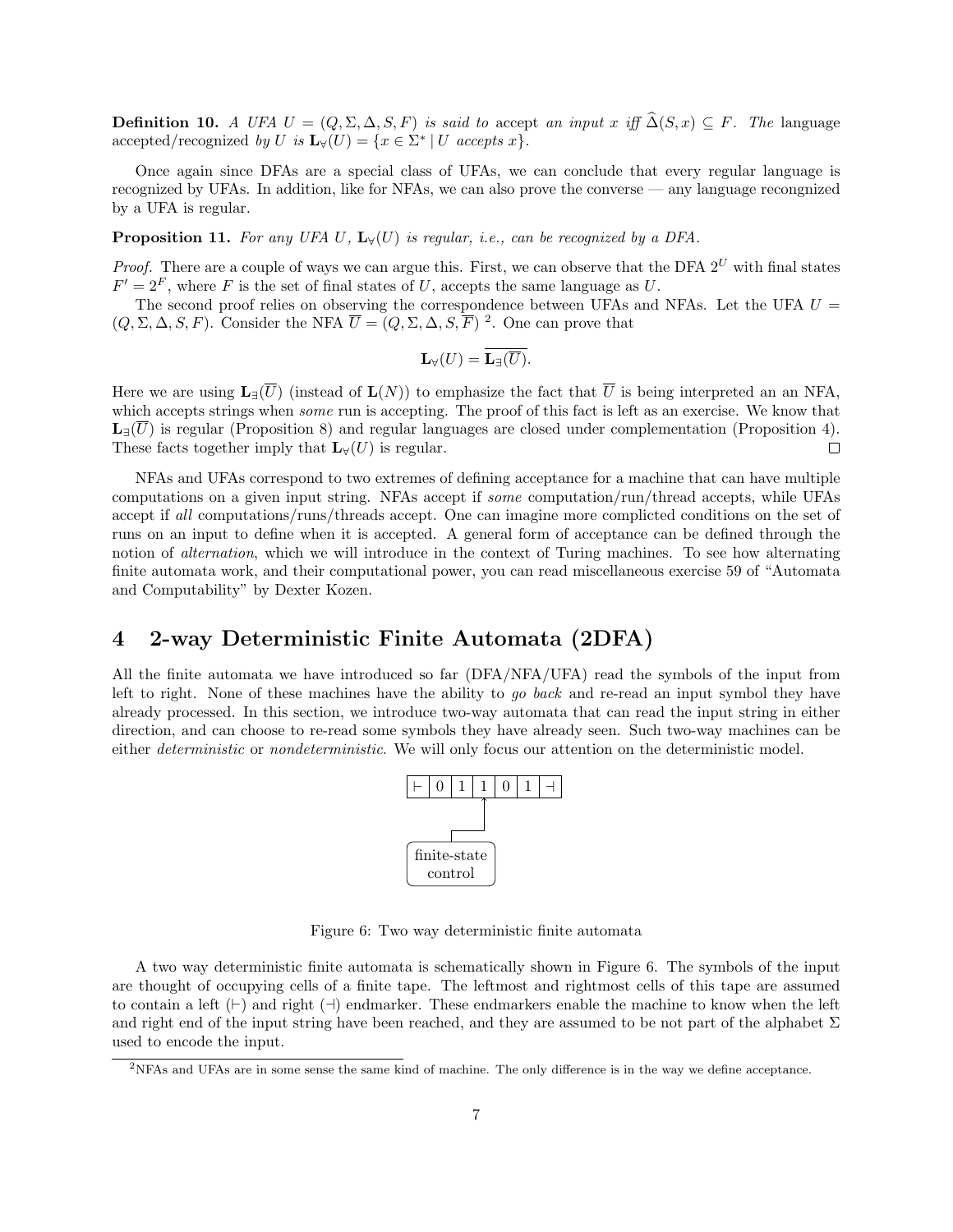The machine starts in its initial state s with its tape head pointing to the left endmarker. At any point in time, the machine reads the symbol written on the tape cell currently being scanned by the head, and based on this symbol and the current state of the machine, it moves its tape head either left or right, and changes its state. It accepts the input if it reaches a special accept state  $t$  and rejects if it reaches the reject state r. In either of these cases the computation halts. However, it is possible that the 2DFA may never halt and loop. In this case, the input is assumed to be rejected as well.

**Definition 12.** A 2DFA is a tuple  $M = (Q, \Sigma, \vdash, \dashv, \delta, s, t, r)$  where

- Q is the (finite) set of states,
- $\Sigma$  is the input alphabet,
- $\vdash$  is the left endmarker, with  $\vdash \notin \Sigma$ ,
- $\exists$  is the right endmarker, with  $\neg \notin \Sigma$ ,
- $\delta : (Q \setminus \{t, r\}) \times (\Sigma \cup \{t, \neg\}) \rightarrow (Q \times \{L, R\})$  is the transition function which given a current state and symbol being read, describes what the next state and direction (left/right) in which the input head is moved; we assume that no transition is defined if the current state is t or  $r$ ,
- $s \in Q$  is the start state,
- $t \in Q$  is the accept state, and
- $r \in Q$  is the reject state, with  $t \neq r$ .

We also assume that the transition function is such that the 2DFA always moves right on reading  $\vdash$  and left on reading  $\exists$ . In other words, for every  $q \in Q \setminus \{t, r\},\$ 

$$
\delta(q, \vdash) = (p, \mathsf{R}) \quad \text{for some } p \in Q, \n\delta(q, \dashv) = (p, \mathsf{L}) \quad \text{for some } p \in Q.
$$

**Example 13.** Let us design a 2DFA for the language accepted by the DFA  $M_2$  (Example 3 and Figure 1). Recall that the language we are interested in recognizing is

$$
L_2 = \{x \in \{0, 1\}^* \mid \text{last}_2(x) \in \{10, 11\}\}
$$

The 2DFA  $M_*$  will work as follows. It will move the input head right until the right endmarker is reached. Then it will move it's head 2 steps to the left. If the symbol read is 1 then it will halt and accept. Otherwise it will halt and reject.

Formally,  $M_* = (\{s, p, q, t, r\}, \{0, 1\}, \vdash, \dashv, \delta, s, t, r)$  where  $\delta$  is defined as follows.

| $\delta(s, a) = (s, R)$ for any $a \in \{\vdash, 0, 1\}$ $\delta(s, \dashv) = (p, L)$ |                                        |
|---------------------------------------------------------------------------------------|----------------------------------------|
| $\delta(p, a) = (q, L)$ for any $a \in \{0, 1, \dashv\}$ $\delta(p, \vdash) = (q, R)$ |                                        |
| $\delta(q,0)=(r,\mathsf{R})$                                                          | $\delta(q,1)=(t,\mathsf{R})$           |
| $\delta(q, \vdash) = (q, \mathsf{R})$                                                 | $\delta(q, \dashv) = (q, \mathsf{L}).$ |

#### 4.1 Configurations and Computations

Recall that we defined the run of DFA to be a sequence of states that is consistent with the symbols in the input and the transition function. While states are sufficient to determine what the next step of a DFA will be, for 2DFA we need to know both the state and the position of the tape head so that we know which symbol is being read. Thus, computations or runs of a 2DFA will be a sequence of pairs that consist of the state and input head position at that step. We will define this precisely.

Let us fix a 2DFA  $M = (Q, \Sigma, \vdash, \dashv, \delta, s, t, r)$  and an input  $x = a_1 a_2 \cdots a_n$ . Recall that the 2DFA is started with the input between the endmarkers. Thus, taking  $a_0 = \vdash$  and  $x_{n+1} = \vdash$ , the 2DFA is executed on a tape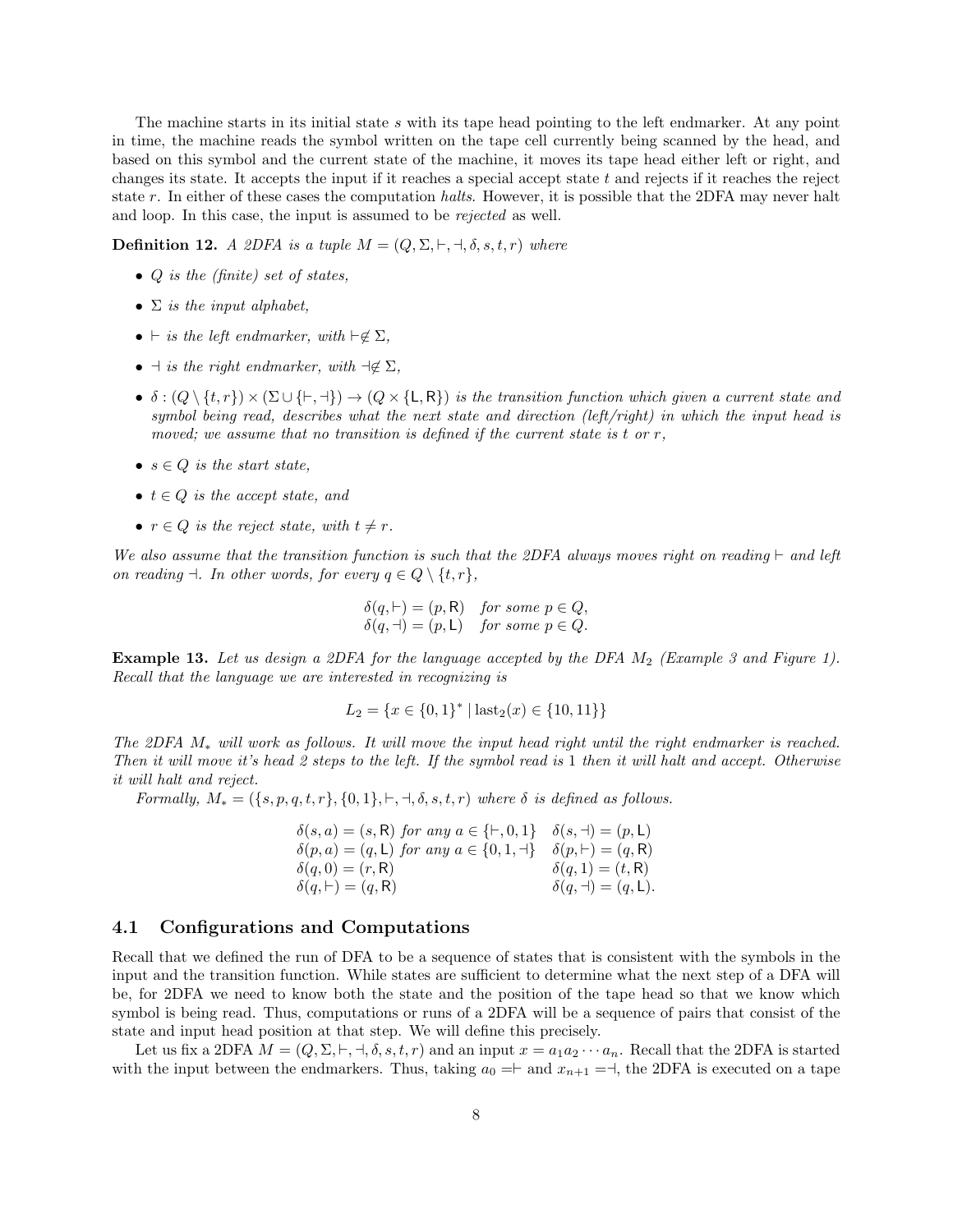containing the string  $a_0a_1a_2\cdots a_na_{n+1} = x$ . The tape head, at any given point, maybe scanning one of the cells between 0 and  $n + 1$ .

A configuration of M on input x is a pair  $(q, i)$  where  $q \in Q$  and  $0 \leq i \leq n+1$ . Since initial M is in state s and is scanning the leftmost cell, the *start configuration* is  $(s, 0)$ . The *next configuration relation*,  $\frac{1}{x}$ , which describes step of the machine on input  $x$ , is defined as follows.

$$
\delta(p, a_i) = (q, \mathsf{L}) \Rightarrow (p, i) \frac{1}{x} (q, i - 1),
$$
  

$$
\delta(p, a_i) = (q, \mathsf{R}) \Rightarrow (p, i) \frac{1}{x} (q, i + 1).
$$

Using the next configuration relation, we can define the notion of a run. A run of  $M$  on input  $x$  from configuration c is finite or infinite sequence of configurations  $c_0, c_1, \ldots$  such that

- $\bullet \ \ c_0 = c,$
- $c_i \frac{1}{x} c_{i+1}$  for every  $i \geq 0$ , and
- if the sequence is finite, then the last configuration is either  $(t, j)$  or  $(r, j)$  for some j.

In the above definition, the possibility that the run is an infinite sequence accounts for the fact that  $M$  may loop and never halt. The last condition says that M halts only if either reaches the accept state t or the reject state r. Since M is deterministic, it has a *unique* run starting from any configuration c. The input is accepted if M's run on x starting from  $(s, 0)$  reaches a configuration where the state is t.

We can also define acceptance of inputs by defining the *n*-fold composition of  $\frac{1}{x}$ , which is defined inductively as follows.

$$
(p, i) \frac{\partial}{x}(p, i)
$$
 for every configuration  $(p, i)$   
If  $(p, i) \frac{n}{x}(q, j)$  and  $(q, j) \frac{1}{x}(u, k)$ , then  $(p, i) \frac{n+1}{x}(u, k)$ 

Finally, we will say configuration  $(q, j)$  is *reached (in zero or more steps)* from  $(p, i)$ , if for some  $n, (p, i) \frac{n}{x}$  $(q, j)$ ; we denote this by  $(p, i) \frac{1}{x} (q, j)$ .

Input x is accepted by M iff for some i,  $(s, 0) \frac{*}{x}(t, i)$ . The language accepted/recognized by M is

$$
\mathbf{L}(M) = \{ x \in \Sigma^* \mid M \text{ accepts } x \}.
$$

Example 14. The 2DFA  $M_*$  from Example 13 has the following runs.

$$
\begin{array}{lllllllll} x_1=00110: & (s,0)&\xrightarrow{x_1}^{1}(s,1)&\xrightarrow{x_1}^{1}(s,2)&\xrightarrow{x_1}^{1}(s,3)&\xrightarrow{x_1}^{1}(s,4)&\xrightarrow{x_1}^{1}(s,5)&\xrightarrow{x_1}^{1}(s,6)&\xrightarrow{x_1}^{1}(p,5)&\xrightarrow{x_1}^{1}(q,4)&\xrightarrow{x_1}^{1}(t,5)\\ x_2=00100: & (s,0)&\xrightarrow{x_2}^{1}(s,1)&\xrightarrow{x_2}^{1}(s,2)&\xrightarrow{x_2}^{1}(s,3)&\xrightarrow{x_2}^{1}(s,4)&\xrightarrow{x_2}^{1}(s,5)&\xrightarrow{x_2}^{1}(s,6)&\xrightarrow{x_2}^{1}(p,5)&\xrightarrow{x_2}^{1}(q,4)&\xrightarrow{x_2}^{1}(r,5) \end{array}
$$

Given the above runs,  $M_*$  accepts 00110 and rejects 00100.

#### 4.2 Equivalence between 2DFA and DFA

Eventhough 2DFAs have the ability to re-read parts of the input if needed, they are not more powerful than (1-way) DFAs. Every language recognized by a 2DFA is regular. We will prove this observation by constructing a NFA that recognizes the same language as a given 2DFA; the result will then follow based on the equivalence of NFAs and DFAs (Proposition 8).

The behavior of a 2DFA can be captured by the sequence of states of the machine as it crosses the boundary of each tape cell. For example, consider the computation of M<sup>∗</sup> (Example 6) on the input 00110.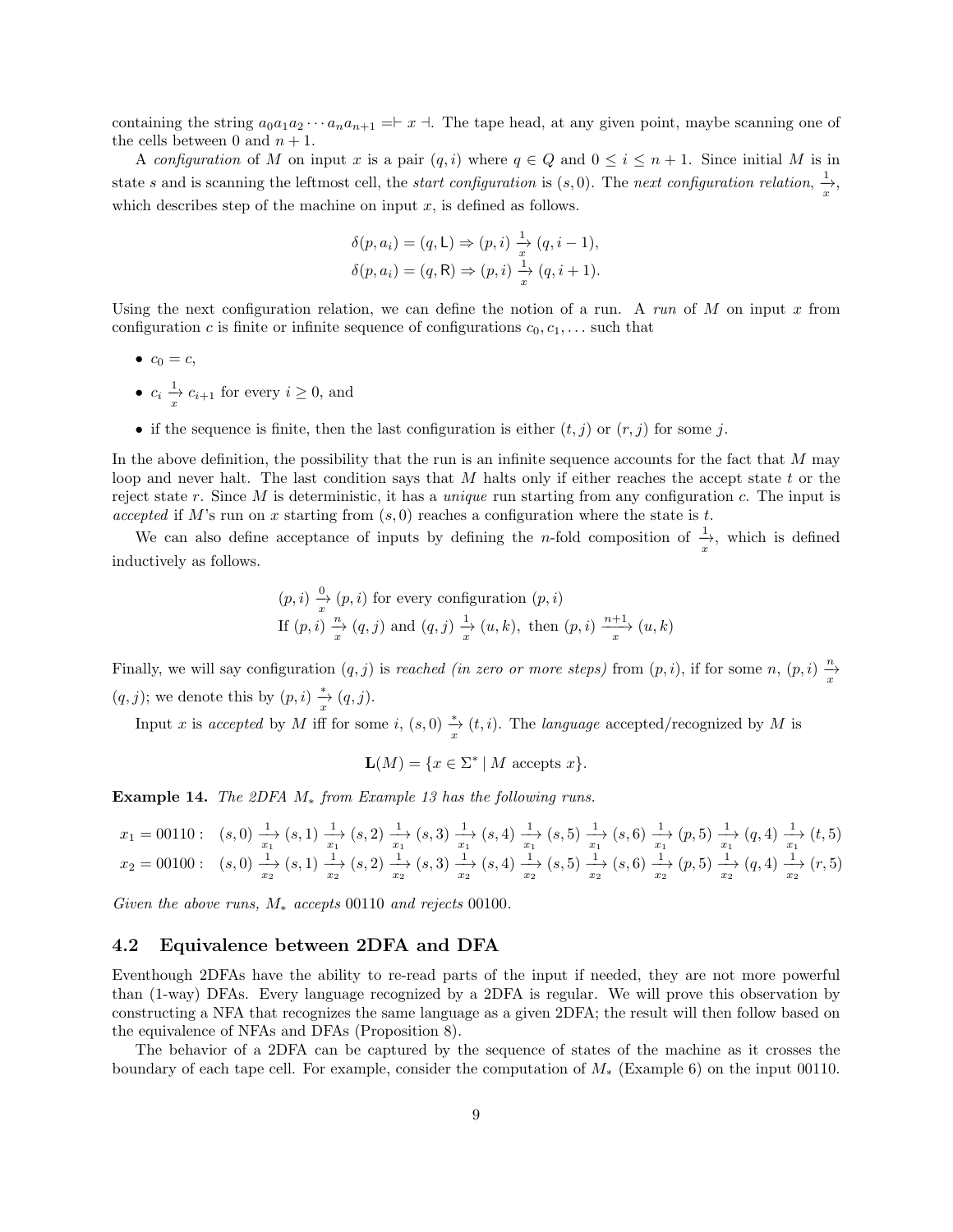

Figure 7: Behavior of 2DFA  $M_*$  on input 00110 that illustrates crossing sequences.

This is shown in Figure 7. By convention, we assume that the computation begins by the machine crossing the left boundary of cell 0 in the initial state s. On reading  $\vdash$ , M<sub>\*</sub> moves right without changing its state. Thus, the first state when the machine crosses the left boundary of cell 1 is s, and it moves to the right as it crosses this boundary. As the computation proceeds, M<sup>∗</sup> crosses the left boundary of each cell in state s moving right, until it reads the right endmarker. After reading  $\exists$ , it moves left, crossing the left boundary of cell 6 in state p, moving left. It then crosses the left boundary of cell 5 in state q, and after reading 1 in cell 4, it re-crosses the left boundary of cell  $5$  in state  $t$ .

A crossing sequence is the sequence of states of a 2DFA as it crosses a cell boundary. Assuming that the input is  $x = a_1 a_2 \cdots a_n$ , we denote the crossing sequence on the left boundary of cell  $i \ (0 \leq i \leq n+1)$  as  $\sigma_i$ . By convention, we take  $\sigma_0 = s$ , for any input x. For example, in the computation shown in Figure 7,  $\sigma_5 = s, q, t.$ 

The following observations about crossing sequences are useful. If input  $x$  is accepted by 2DFA  $M$ , then no crossing sequence may have a repeated state with the head moving in the same direction. This is because if we have such a repeated state, then it means that  $M$  (because it is deterministic) has entered a loop and will never terminate. Second, the first time a boundary is crossed the head must be moving right. Subsequent crossing must be in alternate directions. Thus, every odd numbered elements of a crossing sequence represent right moves, while every even numbered elements represent left moves. Given the first observation in this paragraph about looping, we have that if  $x$  is accepted, no crossing sequence can a state appear twice in odd numbered positions or even numbered positions. Thus the length of any crossing sequence during an accepting computation is at most  $2|Q|$ .

A crossing sequence is *valid* if it is a sequence  $q_1, q_2, \ldots, q_k$  such that no two odd position elements are equal and no two even positioned elements are equal. In an accepting computation, all crossing sequences are valid. Since the length of a valid crossing sequence is bounded by  $2|Q|$ , there are *finite* number of valid crossing sequences. In fact the number of valid crossing sequences is bounded by  $|Q|^{2|Q|}$ .

Our strategy for constructing the NFA  $N$  equivalent to the 2DFA  $M$  will be as follows.  $N$  will check if the input x is accepted by M by guessing the crossing sequences  $\sigma_i$  during M's computation on x, as it reads the input; of course,  $\sigma_0$  is fixed to be s. Now suppose N has guessed the sequence  $\sigma_i$ , and after reading  $a_i$ , N guesses  $\sigma_{i+1}$ . N must make sure that the guesses of  $\sigma_i$  and  $\sigma_{i+1}$  (which are the two boundary crossing sequences of cell i) are consistent with the fact that cell i is holding the symbol  $a_i$ . Thus we need to carefully define what it means for two crossing sequences to be consistent with respect to the contents of a given cell.

We will say that a sequence  $\sigma = p_1, p_2, \ldots p_\ell$  right matches a sequences  $\sigma' = q_1, q_2, \ldots q_k$  on symbol a, if  $\sigma$ and  $\sigma'$  are consistent provided M enters cell a in state  $p_1$  moving right. Similarly, we will say that a sequence  $\sigma = p_1, p_2, \ldots p_\ell$  left matches a sequences  $\sigma' = q_1, q_2, \ldots q_k$  on symbol a, if  $\sigma$  and  $\sigma'$  are consistent provided M enters cell a in state  $q_1$  moving left. We will define the notion of left and right matching, inductively, as follows.

- $\bullet \ \sigma = \epsilon$  and  $\sigma' = \epsilon$  both left and right match on a. That is, if one never reaches the cell containing a, the two boundary crossing sequences must be empty.
- If  $p_3, p_4, \ldots p_\ell$  right matches  $\sigma' = q_1, \ldots q_k$  and  $\delta(p_1, a) = (p_2, \mathsf{L})$  then  $\sigma$  right matches  $\sigma'$  on a. This describes the situation when we cross into cell a in state  $p_1$  and we immediately move left in state  $p_2$ .